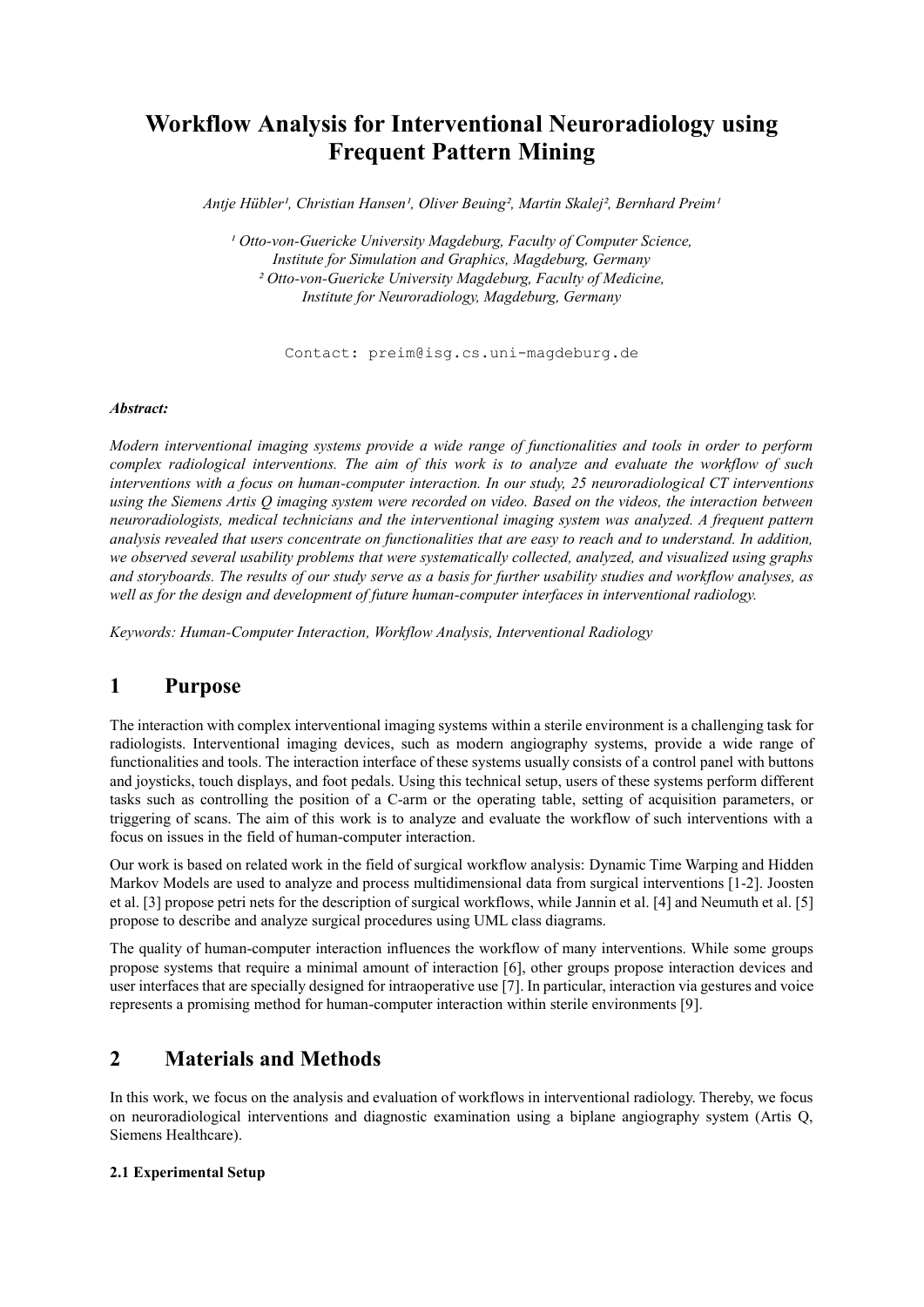For the observation in the intervention room two cameras were installed (Fig. 1a). A top view camera recorded the control panel (Fig. 1a-4) of the angiography system and was fixed on top above the operators (Fig. 1a-5). This camera was equipped with a microphone that recorded system sounds or discussions between users. A back view camera (Fig. 1a-6) recorded the operators in total view. In addition, radiologists also wear eye tracking glasses (SensoMotoric Instruments) during diagnostic treatments. The eye tracking camera was used as an additional video source in case the control panel was not visible in the other two cameras. The results of each experiment were video files from each camera that were synchronized in a post-processing step (Fig. 1b).



*Fig. 1: (a) Sketch of the experimental setup in the intervention room: (1) technician, (2) neuroradiologist with eye tracking glasses, (3) patient table, (4) control panel of the angiography system, (5) top view camera, and (6) total camera*. *(b) Picturein-picture presentation of top view camera and back view camera.*

#### **2.2 Analysis**

In sum, 25 treatments were recorded (20 diagnostic investigations, 5 interventions). Our subject pool consisted of 4 senior physicians, 2 specialist physicians, 1 assistant physician, and 4 technicians. The subjects were divided in two user groups: technicians and radiologists. For each user group it was recorded which control element was used at which time. In addition, verbal commands, interruptions of the intervention, and other important events were logged.

For each action during the treatment an entry in a log file was created that contains the time stamp of the video file, the subject and the action itself. In total, 99 different actions were distinguished (buttons, functions, verbal commands). The resulting log files were utilized to identify actions that are frequently used and to find sequences of actions that often occur. Therefore, the log files were represented as graphs. Each node represents one action that appeared during the treatment. An edge between two nodes is increased by value 1 if the user performed these actions successively. The edge weight increases with the frequency of this sequence. As a result, we received 50 adjacency matrices (25 for each user group). The adjacency matrices of the graphs (that contain the information how often which actions and which action sequences were performed) were analyzed with respect to frequent patterns. Therefore, the carpenter algorithm [10], a pattern mining approach was utilized. Figure 2 shows some of the patterns that could be found in the workflow of technicians and physicians.

In addition, a qualitative evaluation of the workflow was performed. Based on the videos, we identified situations where the workflow was interrupted or/and problems concerning the interaction with the angiography system occurred. The situations were visualized using storyboards. These storyboards were then presented to the radiologist and technicians in order to analyze and discuss these unfavorable situations in detail.

### **3 Results**

The quantitative analysis using the carpenter algorithm [10] revealed that the most frequently used functionalities are related to table position control, C-arm position control and aperture control. According to user statements, these elements are easy to understand and to use. The most frequently used interaction elements on the touch display are visible on the start screen. On the one hand, this indicates that the arrangement of control panel items seems to fit to the needs of its users. On the other hand, functions which cannot be found quick enough, e.g. in critical situations, are not used during an intervention, even if they might be helpful.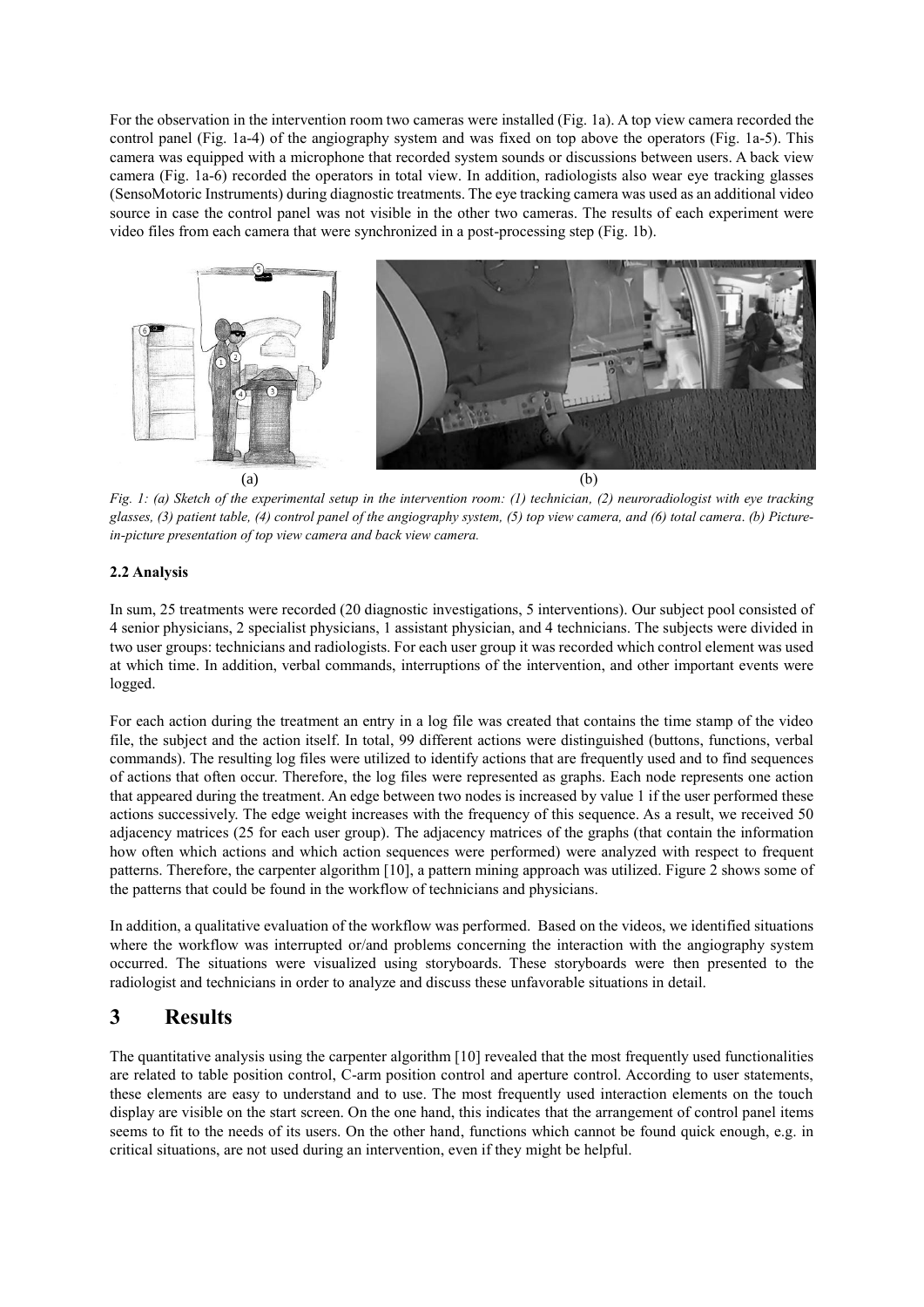The following problems were collected and discussed with three physicians and one technician by using storyboard charts:

- Users had to leave the sterile area in order to retrieve additional patient data (medical imaging data and diagnostic report) from a workstation outside of the sterile area
- The user tried to perform an interaction while the system was busy. In this case, the system only provided an acoustic signal and rejected the interaction request
- The user tried to interact with an interaction element that is out of reach or blocked by another user
- In many cases users had to move the wireless foot pedal (used for X-ray control) to a comfortable position

An informal discussion with the involved clinical users (without using storyboards) revealed that the clinical users already recognized the observed problems, but surprisingly they did not describe them as very distracting. Instead, they explained that they got used to these problems and consider them as a part of their daily work. However, a subsequent presentation of the developed storyboards to the clinical users generated a shared and accurate understanding of the existing usability problems. Based on subsequent discussions, concepts for the improvement of human-computer interfaces in sterile environments were developed.



*Fig. 2: Examples of frequent patterns that were found. Workflow patterns from medical technicians that occurred in (a) 12.5% and (b) 28% of cases, and from radiologists that occurred in (c) 27% and (d) 45% of cases.*